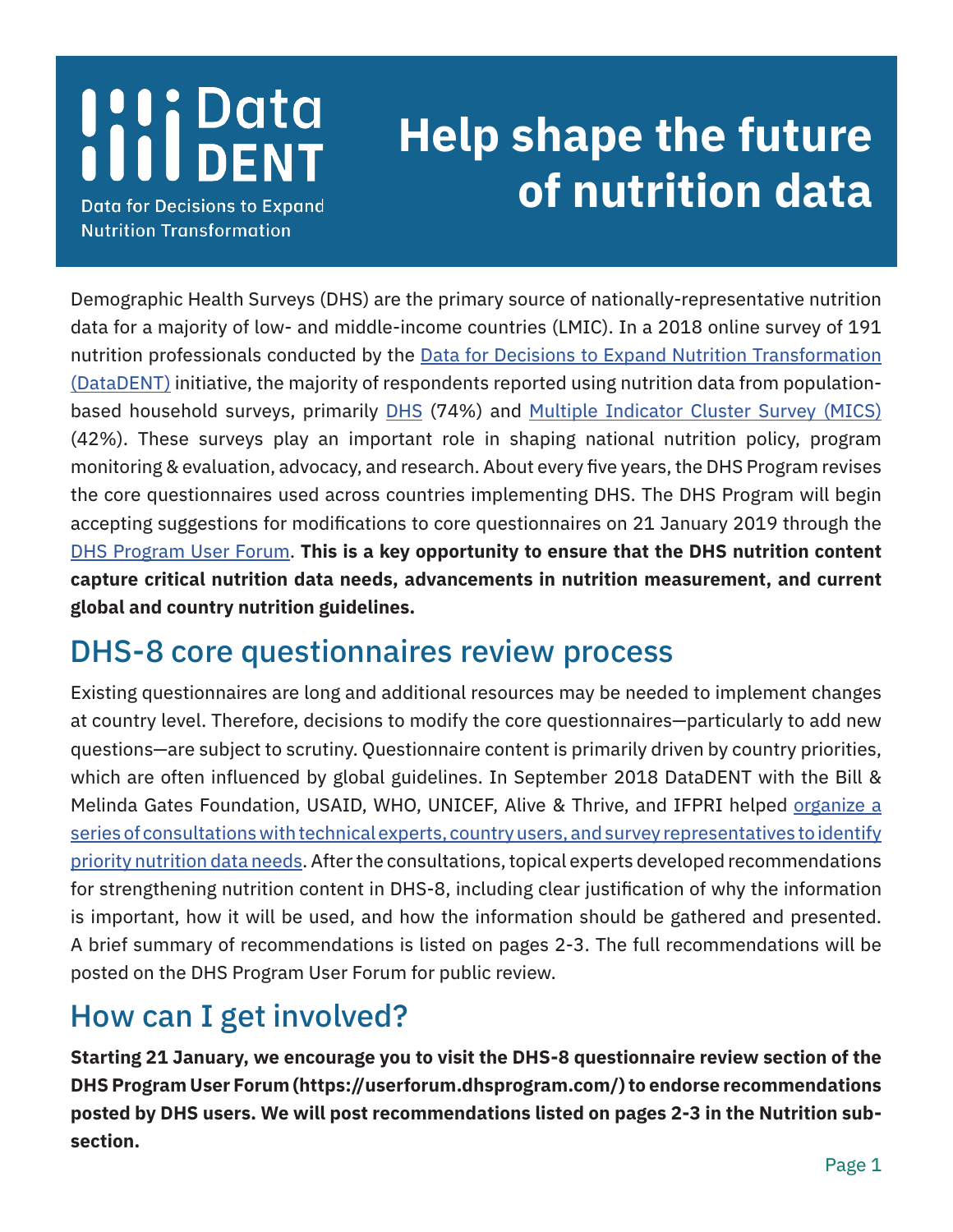| Topic                                                                                                                                  | Why is it important?                                                                                                                                         | What's currently measured?                                                                                                                                          | Brief description of proposed<br>change                                                                                                                                  |
|----------------------------------------------------------------------------------------------------------------------------------------|--------------------------------------------------------------------------------------------------------------------------------------------------------------|---------------------------------------------------------------------------------------------------------------------------------------------------------------------|--------------------------------------------------------------------------------------------------------------------------------------------------------------------------|
| during antenatal<br>interventions<br>of nutrition<br>care (ANC)<br>Coverage                                                            | component of updated 2016 WHO<br>guidelines on ANC for a positive<br>Nutrition-specific interventions<br>during pregnancy are a key<br>pregnancy experience. | DHS core includes questions about<br>data on other dietary interventions<br>pregnancy, but does not collect<br>iron folic acid coverage during<br>during pregnancy. | counseling, monitoring of weight<br>gain, and food/cash assistance<br>Add/modify existing questions<br>on exposure to nutrition<br>interventions.                        |
| Hospital Initiative<br>breastfeeding at<br>health facilities<br>monitoring of<br>Baby-friendly<br>Support for<br>- linked to<br>(BFHI) | indicators for national monitoring<br>updated in 2018 identifies eight<br>BFHI implementation guidance<br>of adherence to the BFHI Ten<br>Steps.             | counseling during postnatal care.<br>initiation of breastfeeding, and<br>on skin-to-skin contact, early<br>DHS core includes questions                              | Add/modify existing questions to<br>capture all eight indicators.                                                                                                        |
| substitutes (BMS)<br>Marketing of<br>breastmilk                                                                                        | Countries need data on the extent<br>to which mothers are exposed<br>to BMS marketing, which can<br>discourage breastfeeding.                                | BMS marketing is not measured by<br>have adopted BMS legislation, but<br>WHO tracks whether countries<br>DHS core.                                                  | Add question on exposure to<br>promotion of BMS.                                                                                                                         |
| Counseling about<br>early critical time<br>breastfeeding at<br>points                                                                  | effective in promoting exclusive<br>breastfeeding after 6 months.<br>breastfeeding and continued<br>Breastfeeding counseling is                              | DHS core asks about counseling<br>delivery, but forthcoming WHO<br>received within 2 days post-<br>guidelines support multiple<br>counseling contacts.              | pregnancy, during postnatal care,<br>Add/modify existing questions to<br>coverage at 3 time points: during<br>measure counseling & support<br>and around 1 month of age. |
| counselling 6-23<br>feeding (IYCF)<br>young child<br>Infant and<br>months                                                              | promote complementary feeding<br>(CF) counselling to caregivers of<br>WHO-UNICEF IYCF guidelines<br>children 6-23 months.                                    | DHS core collects data on feeding<br>but not about IYCF intervention<br>practices during the CF period,<br>coverage.                                                | received information about IYCF in<br>Add questions on mothers with<br>children 6-23 months who<br>the last 6 months.                                                    |
|                                                                                                                                        |                                                                                                                                                              |                                                                                                                                                                     | Page 2                                                                                                                                                                   |